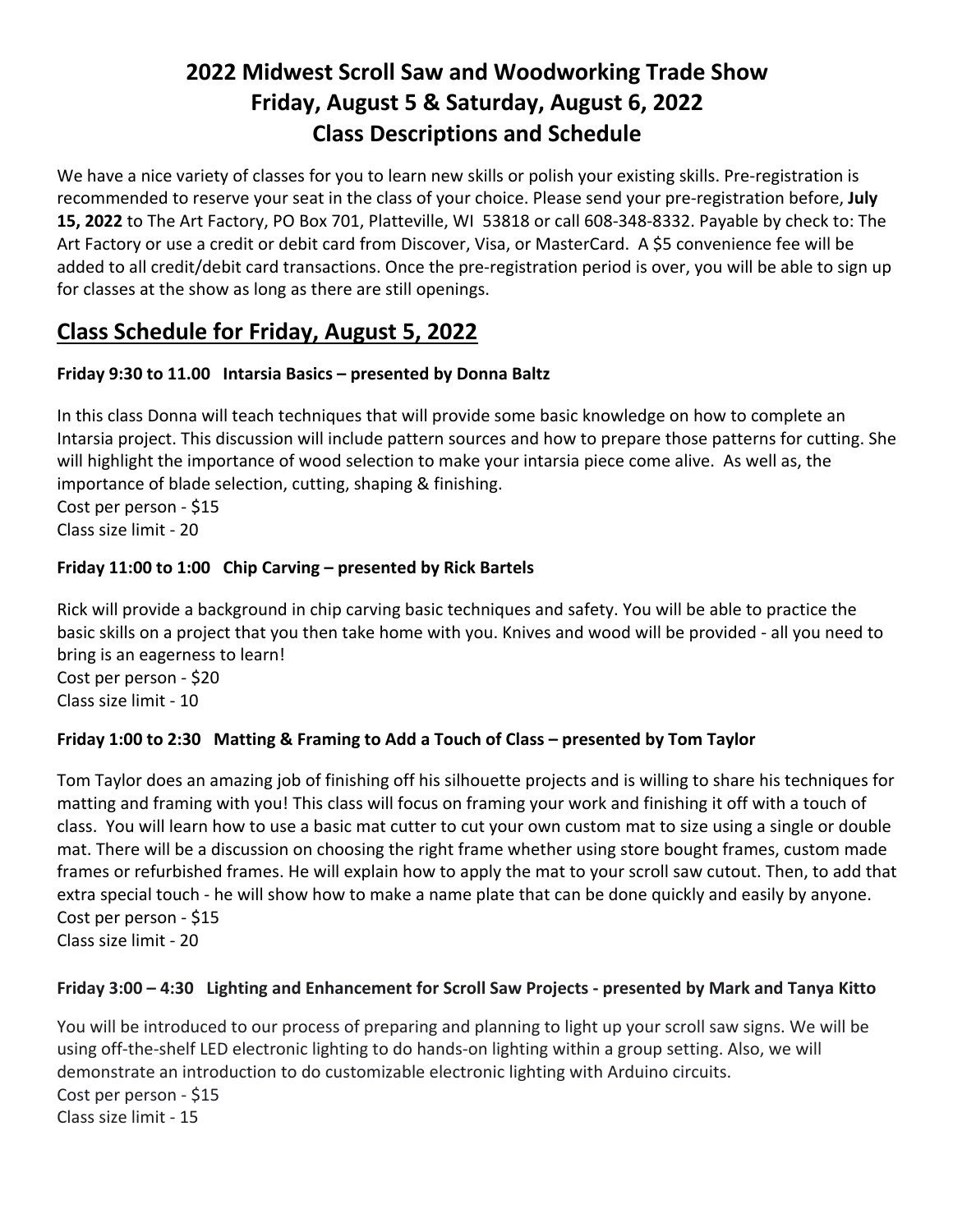## **Class Schedule for Saturday, August 6, 2022**

## **Saturday 9:30 – 11:00 Scroll Saw Basics - presented by Tom Taylor**

Learn the basics of scroll sawing with Tom Taylor. How to get started, considerations for which saw meets your needs, how to set up your saw and preparing the wood for patterns - will all be covered. There will be a discussion about how to choose wood and blades, explanations for drilling holes, pros and cons of single cuts vs stack cutting and what kinds of patterns are available. Tom will have patterns set-up on wood and will use a scroll saw to demonstrate techniques for cutting curves, circles, turns, etc. Cost per person - \$15

Class size limit - 20

#### **Saturday 11:00 – 1:00 Painting Fall Leaves - presented by Mike Boelman**

Mike will demonstrate beginner painting techniques including color theory, blending and shading. As part of this class, you will receive a set of wooden cutouts in the shape of tree leaves. You will use acrylic paints and your set of leaves to practice the painting techniques. You can take the leaves home to use as fall ornaments or use in other craft projects.

Cost per person \$25 Class size limit - 15

#### **Saturday 1:00 – 2:30 Wooden Gear Clock Construction - presented by David Kettunen**

Join Dave Kettunen as he uses his experience to offer hints and suggestions to help with the construction of a simple wooden gear clock. He will have models showing the project at various points of the construction process as well as a handout to follow along with him. At times, he will have the class come to the front in small groups so you get an up-close view of the techniques he is demonstrating. He will also make suggestions for other tools, beyond a scroll saw, which are needed for the project. The main pattern he will be working with is the #6 by Clayton Boyer. If you would like to buy this pattern to follow along with it as he talks you through the project, there will be an option to purchase it, through Dave, in advance of the class so you can take it and your newfound knowledge home to complete the clock on your own. Cost per person -\$15 Class size limit – 20 Cost of Gear clock pattern #6 (optional – see description above) \$42

## **Other Class Offerings:**

**Cedar Valley Carvers** will offer carving demos in their booth on the show floor. They invite interested people to join them in the booth and they will help individuals carve their very own "friendly owl" to take home!

**The Quilts of Valor** group will again be at the show with their gorgeous quilts on display. They invite interested people to help sew quilt squares for future quilt projects and learn about their efforts on behalf of our veterans.

**Router Sign Making Class** is still in the organizing stage. No pre-registration for this tentative class. You will sign-up for the class at the show